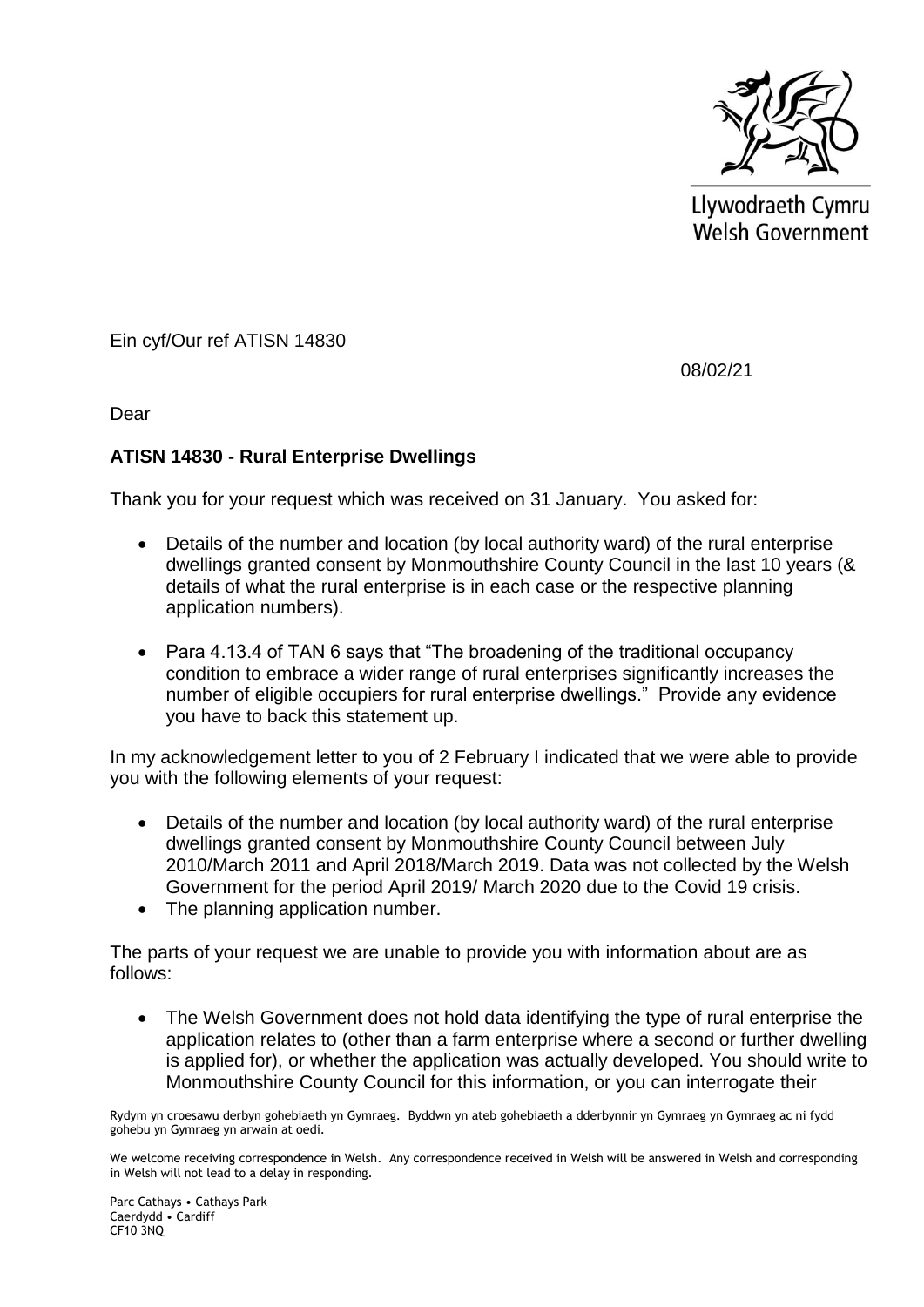online planning application search engine using the application number in the data we have provided.

 The Welsh Government does not hold any evidence that can verify that the following statement in Technical Advice Note 6 Planning for Sustainable Rural Communities has been met - "The broadening of the traditional occupancy condition to embrace a wider range of rural enterprises significantly increases the number of eligible occupiers for rural enterprise dwellings". It should be noted that the occupancy condition set out in TAN 6 has been replaced by the condition set out in the Rural Enterprise Dwelling Practice Guide (sec 8.12, p.38), this simplifies and reorders the condition, but the policy intent remains the same. [https://gov.wales/sites/default/files/publications/2019-06/rural-enterprise-dwellings](https://gov.wales/sites/default/files/publications/2019-06/rural-enterprise-dwellings-guidance.pdf)[guidance.pdf](https://gov.wales/sites/default/files/publications/2019-06/rural-enterprise-dwellings-guidance.pdf)

#### **Our response**

The information that you requested and that we are able to provide is enclosed. Please see Annex 1 to this letter.

#### **Next steps**

If you are dissatisfied with the Welsh Government's handling of your request, you can ask for an internal review within 40 working days of the date of this response. Requests for an internal review should be addressed to the Welsh Government's Freedom of Information Officer at:

Information Rights Unit, Welsh Government, Cathays Park, Cardiff, CF10 3NQ

or Email: [Freedom.ofinformation@gov.wales](mailto:Freedom.ofinformation@gov.wales)

Please remember to quote the ATISN reference number above.

You also have the right to complain to the Information Commissioner. The Information Commissioner can be contacted at: Information Commissioner's Office, Wycliffe House, Water Lane, Wilmslow, Cheshire, SK9 5AF.

However, please note that the Commissioner will not normally investigate a complaint until it has been through our own internal review process.

Yours sincerely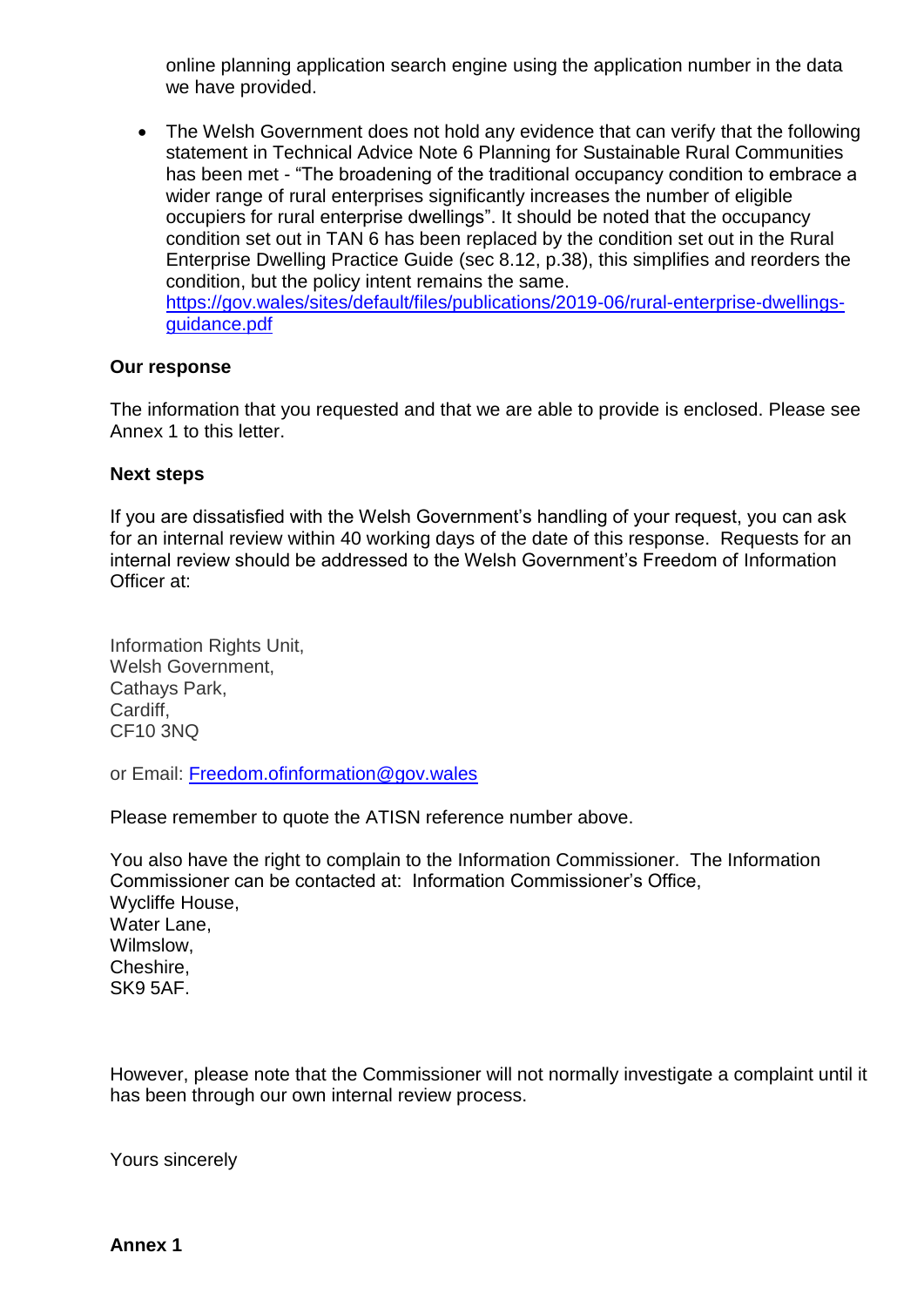### **Monmouthshire County Council**

## **Planning applications granted or refused for Rural Enterprise Dwellings, by ward.**

| Application no.                                | Ward                       | <b>Granted or</b><br><b>Refused</b> | Second or Further<br>Dwelling on Farm |
|------------------------------------------------|----------------------------|-------------------------------------|---------------------------------------|
| 2010/11                                        |                            |                                     |                                       |
| DC/2010/00970                                  | <b>NA</b>                  | Refused                             | N                                     |
| 2011/12                                        |                            |                                     |                                       |
| DC/2011/00630                                  | Crucorney                  | Refused                             | N                                     |
| 2012/13                                        |                            |                                     |                                       |
| DC/2012/00510                                  | Llangybi Fawr              | Refused                             | Y                                     |
| 2013/14                                        |                            |                                     |                                       |
| DC/2012/00168                                  | <b>Llantilio Crossenny</b> | <b>Granted</b>                      | Y                                     |
| DC/2013/00147                                  | <b>Llantilio Crossenny</b> | <b>Granted</b>                      | N                                     |
| 2014/15                                        |                            |                                     |                                       |
| DC/2014/00130                                  | <b>Llantilio Crucorney</b> | <b>Granted</b>                      | Y                                     |
| DC/2014/00667                                  | Shirenewton                | <b>Granted</b>                      | $\mathsf{N}$                          |
| 2015/16                                        |                            |                                     |                                       |
| DC/2014/01451                                  | <b>Llantilio Crossenny</b> | Refused                             | Y                                     |
| 2016/17                                        |                            |                                     |                                       |
| DC/2014/01467                                  | <b>Mitchell Troy</b>       | <b>Granted</b>                      | N                                     |
| DC/2016/00486                                  | <b>Llantilio Crossenny</b> | <b>Granted</b>                      | Y                                     |
| DC/2016/01252                                  | <b>Mitchell Troy</b>       | <b>Granted</b>                      | N                                     |
| 2017/18                                        |                            |                                     |                                       |
| DC/2016/01219                                  | Devauden                   | Refused                             | N                                     |
| 2018/19                                        |                            |                                     |                                       |
| DC/2017/00994                                  | Llangybi Fawr              | <b>Granted</b>                      | Y                                     |
| DM/2017/01290                                  | Crucorney                  | <b>Granted</b>                      | Y                                     |
| DM/2017/00536                                  | Crucorney                  | <b>Granted</b>                      | Y                                     |
| 2019/20 not collected due to Covid 19 Pandemic |                            |                                     |                                       |
| <b>NA</b>                                      |                            |                                     |                                       |
| Total Granted between 2010 to 2019*            |                            | 10                                  |                                       |
| Total Refused between 2010 to 2019*            |                            | 5                                   |                                       |

Column four above indicates whether the application related to a second or further dwelling on a farm rather than any other type of enterprise.